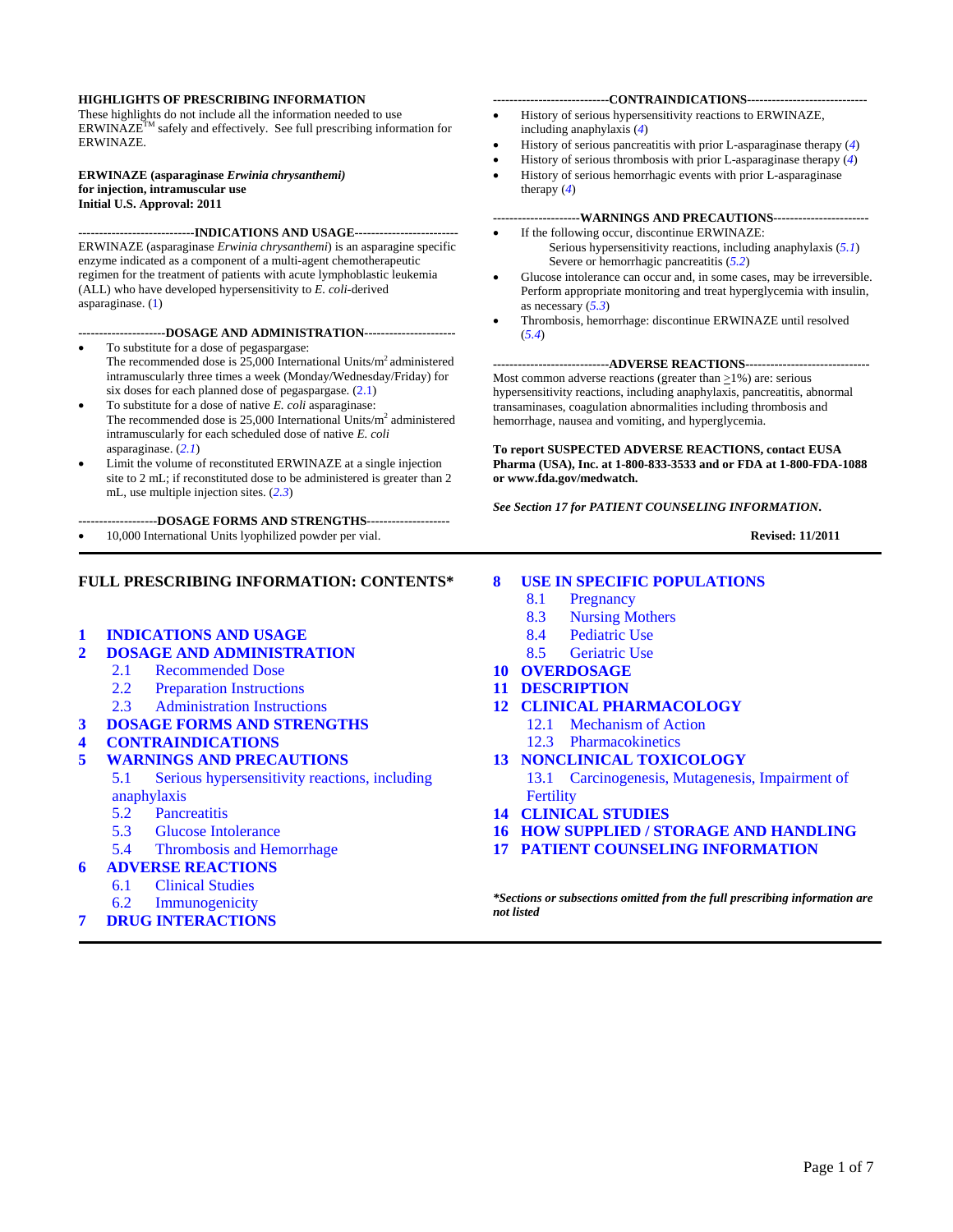# <span id="page-1-1"></span>**FULL PRESCRIBING INFORMATION**

# <span id="page-1-0"></span>**1 INDICATIONS AND USAGE**

ERWINAZE (asparaginase *Erwinia chrysanthemi*) is indicated as a component of a multi-agent chemotherapeutic regimen for the treatment of patients with acute lymphoblastic leukemia (ALL) who have developed hypersensitivity to *E. coli-*derived asparaginase

# **2 DOSAGE AND ADMINISTRATION**

#### **2.1 Recommended Dose**

To substitute for a dose of pegaspargase:

The recommended dose is 25,000 International Units/ $m^2$  administered intramuscularly three times a week (Monday/Wednesday/Friday) for six doses for each planned dose of pegaspargase.

To substitute for a dose of native *E. coli* asparaginase:

The recommended dose is 25,000 International Units/ $m^2$  administered intramuscularly for each scheduled dose of native *E. coli* asparaginase within a treatment.

# **2.2 Preparation Instructions**

- (1) Visually inspect the ERWINAZE powder for foreign particulate matter and discoloration prior to reconstitution. Discard vial if present.
- (2) Reconstitute the contents of each vial by slowly injecting 1 or 2 mL of preservative free sterile sodium chloride (0.9%) injection (USP) against the inner vial wall.
- (3) Do not forcefully inject solution for reconstitution directly onto or into the powder. When reconstituted with 1 mL the resultant concentration is 10, 000 International Units per mL. When reconstituted with 2 mL the resultant concentration is 5,000 International Units per mL.
- (4) Dissolve contents by gentle mixing or swirling. Do not shake or invert vial.
- (5) When reconstituted, ERWINAZE should be a clear, colorless solution. Discard the reconstituted solution if any visible particles or protein aggregates are present.
- (6) Calculate the dose needed and the volume needed to obtain the calculated dose.
- (7) Withdraw the volume containing the calculated dose from the vial into a polypropylene syringe within 15 minutes of reconstitution. Do not freeze or refrigerate reconstituted solution and administer within 4 hours or discard. *[see How Supplied (16)]*.

# **2.3 Administration Instructions**

- (1) Inject ERWINAZE solution intramuscularly.
- (2) Limit the volume of reconstituted ERWINAZE at a single injection site to 2 mL; if reconstituted dose to be administered is greater than 2 mL, use multiple injection sites.
- (3) If a partial vial is used, do not save or reuse the unused drug for later administration. Discard unused portions.

# **3 DOSAGE FORMS AND STRENGTHS**

Lyophilized powder 10,000 International Units per vial

# **4 CONTRAINDICATIONS**

- History of serious hypersensitivity reactions to ERWINAZE, including anaphylaxis.
- History of serious pancreatitis with prior L-asparaginase therapy
- History of serious thrombosis with prior L-asparaginase therapy
- History of serious hemorrhagic events with prior L-asparaginase therapy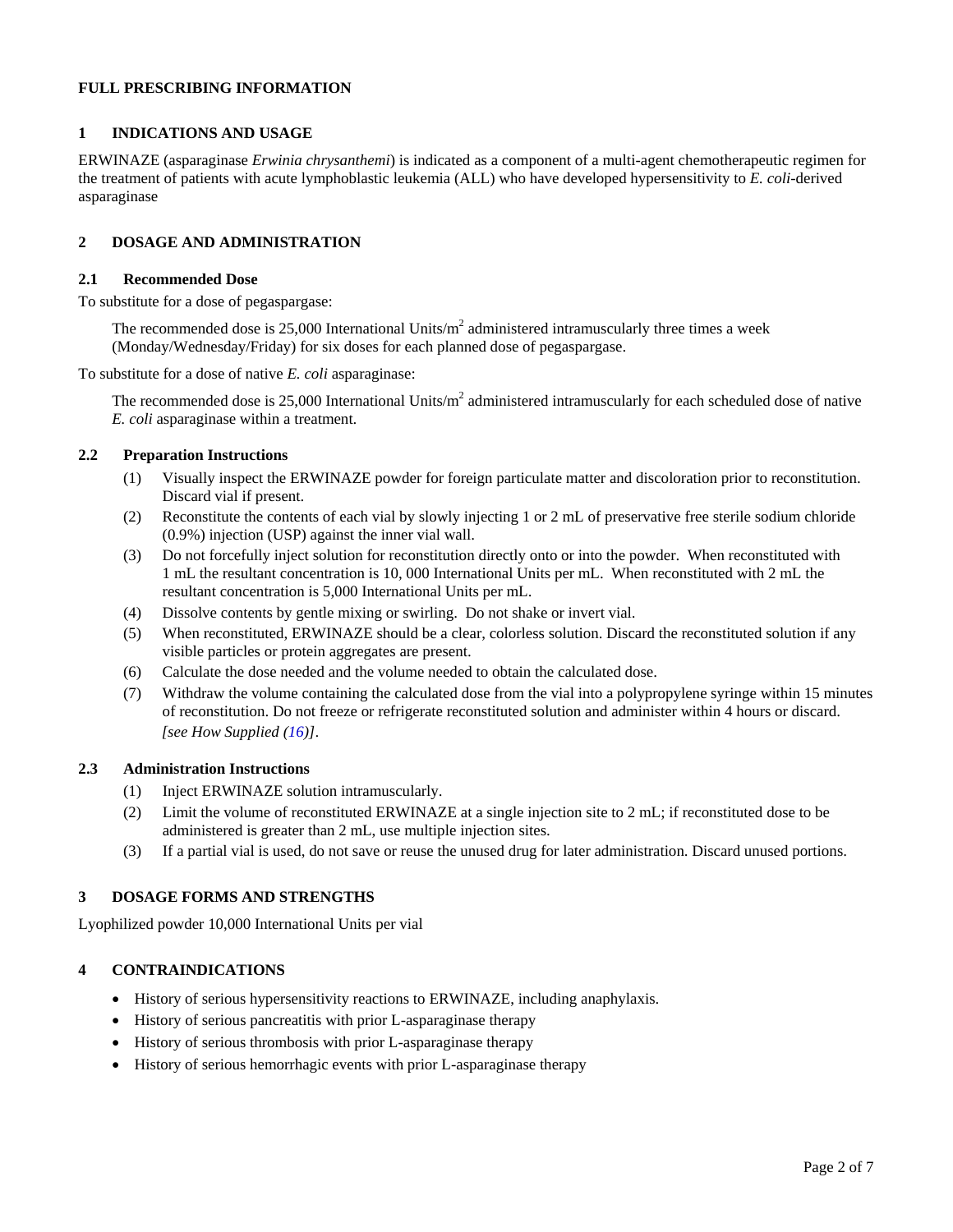# <span id="page-2-0"></span>**5 WARNINGS AND PRECAUTIONS**

# <span id="page-2-2"></span>**5.1 Serious hypersensitivity reactions, including anaphylaxis**

Serious hypersensitivity reactions, including anaphylaxis have occurred after the use of ERWINAZE in 5% of patients in clinical trials *[see Adverse Reactions [\(6.1\)](#page-2-1)].* 

Administer this product in a setting with resuscitation equipment and other agents necessary to treat anaphylaxis. If a serious hypersensitivity reaction occurs, discontinue ERWINAZE and initiate appropriate therapy.

### <span id="page-2-3"></span>**5.2 Pancreatitis**

Pancreatitis has been reported with ERWINAZE therapy in 4% of patients in clinical trials *[see Adverse Reactions [\(6.1\)](#page-2-1)].* 

Evaluate patients with symptoms compatible with pancreatitis to establish a diagnosis. Discontinue ERWINAZE for severe or hemorrhagic pancreatitis manifested by abdominal pain > 72 hours and amylase elevation  $\geq 2.0$  x ULN. Severe pancreatitis is a contraindication to additional asparaginase administration. In the case of mild pancreatitis, hold ERWINAZE until the signs and symptoms subside and amylase levels return to normal. After resolution, treatment with ERWINAZE may be resumed.

### <span id="page-2-4"></span>**5.3 Glucose Intolerance**

Glucose intolerance has been reported with ERWINAZE therapy in 2% of patients in clinical trials and in some cases, may be irreversible *[see Adverse Reactions ([6.1](#page-2-1))]*.Monitor glucose levels in patients at baseline and periodically during treatment. Administer insulin therapy as necessary in patients with hyperglycemia.

# <span id="page-2-5"></span>**5.4 Thrombosis and Hemorrhage**

Serious thrombotic events, including sagittal sinus thrombosis have been reported with both *E. coli* and *Erwinia*-derived Lasparaginase therapy. The following coagulation proteins were decreased in the majority of patients after a 2-week course of ERWINAZE: fibrinogen, protein C activity, protein S activity, and anti-thrombin III. Discontinue ERWINAZE for a thrombotic or hemorrhagic event until symptoms resolve; after resolution, treatment with ERWINAZE may be resumed.

# <span id="page-2-6"></span>**6 ADVERSE REACTIONS**

The following serious adverse reactions are discussed in greater detail in other sections of the label:

- Serious hypersensitivity reactions, including anaphylaxis *[see Warnings and Precautions [\(5.1\)](#page-2-2)]*
- Pancreatitis *[see Warnings and Precautions ([5.2](#page-2-3))]*
- Glucose intolerance *[see Warnings and Precautions ([5.3](#page-2-4))]*
- Thrombosis and hemorrhage *[see Warnings and Precautions [\(5.4\)](#page-2-5)]*

The most common adverse reactions (incidence  $> 1\%$ ) with ERWINAZE treatment are serious hypersensitivity reactions, including anaphylaxis, pancreatitis, abnormal transaminases, coagulation abnormalities including thrombosis and hemorrhage, nausea and vomiting, and hyperglycemia.

# <span id="page-2-1"></span>**6.1 Clinical Studies**

Because clinical trials are conducted under controlled, but widely varying conditions, adverse reaction rates observed in clinical trials of ERWINAZE cannot be directly compared to rates in the clinical trials of other drugs and may not reflect the rates observed in practice.

The data presented below are based on information collected from Study 1, a single-arm, multi-center, open-label, safety and clinical pharmacology trial and the ERWINAZE Master Treatment Protocol (EMTP), an expanded access program. Study 1 enrolled 58 patients treated on National Cancer Institute (NCI)-sponsored cooperative group ALL protocols who were unable to continue to receive pegaspargase due to hypersensitivity reactions. Patients received 6 doses of ERWINAZE 25,000 International Units/m<sup>2</sup> intramuscularly on a Monday, Wednesday, and Friday schedule as a replacement for each scheduled dose of pegaspargase remaining on their original treatment protocol. The Study 1 population included patients with a median age of 10 years (2 to 18 years), 59% were male, 78% were White, 10% were Black/African American, 5% were Asian, and 5% were Hispanic or Latino. In Study 1, the planned number of ERWINAZE courses ranged from 1 to 8. Most patients, 55% (32 of 58) completed all planned therapy. Nine patients stopped therapy prior to completion, four due to allergic reactions, and five due to physician or patient choice. The remaining patients were continuing to receive ERWINAZE at the time of Study data lock. All other chemotherapy was continued according to the patient's prescribed treatment regimen *[see Clinical Studies ([14\)](#page-5-1)]*.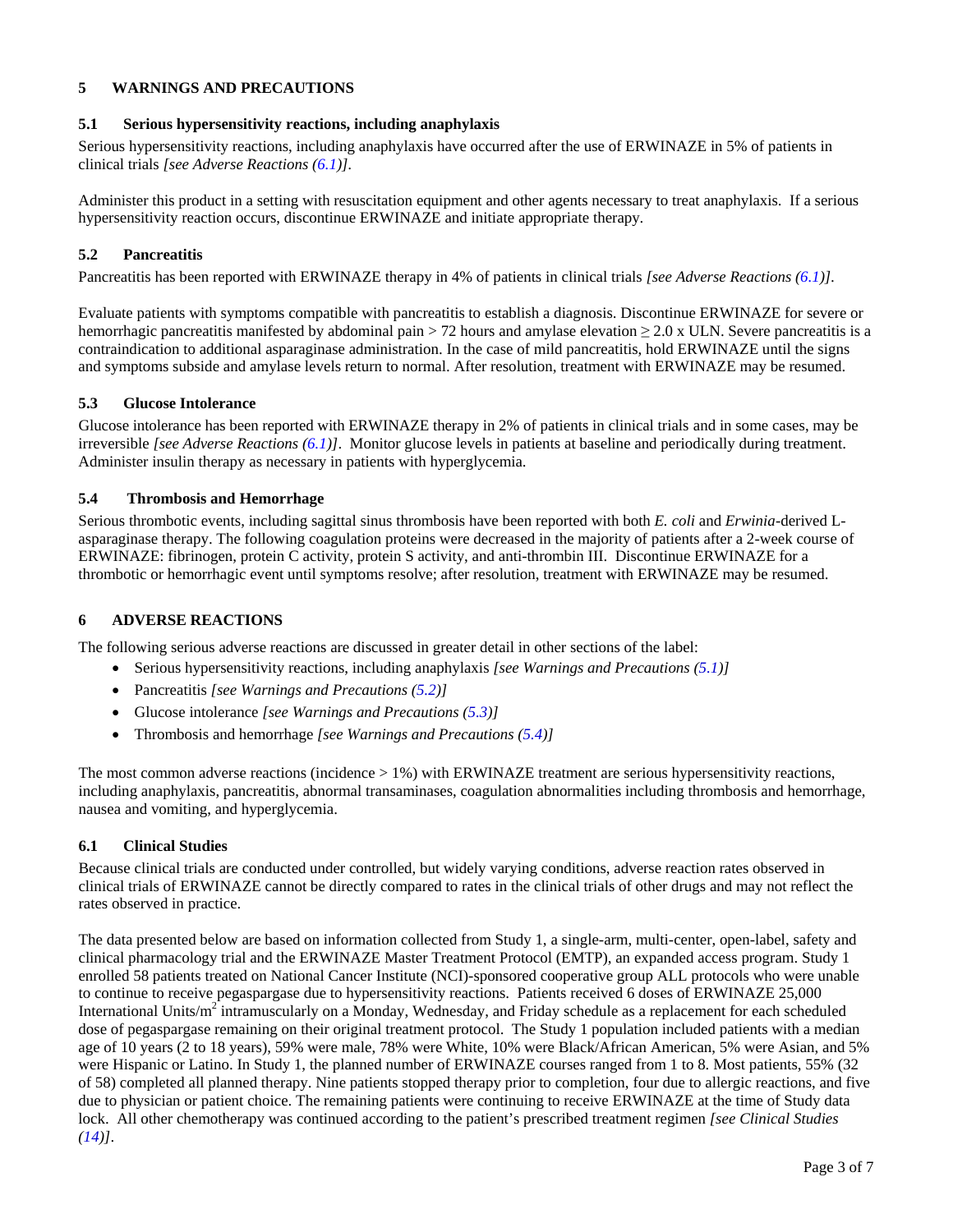At the time of data cut-off, the EMTP trial had enrolled 843 patients with ALL or lymphoblastic lymphoma who received ERWINAZE after developing systemic hypersensitivity to an *E. coli*-derived asparaginase. Safety data were submitted for 574 patients with a median age of 9 years (1 to 66 years), 62% were male, 97% with leukemia, and 3% with lymphoma. Patients received ERWINAZE according to several schedules, and treatment center specifications with doses that ranged from 20,000 to 25,000 International Units/m<sup>2</sup>. In the EMTP trial, the planned number of doses of ERWINAZE ranged from 3 to 48 doses. Seventy-five percent of patients (434 of 575) were able to receive all planned doses to complete their prescribed treatment regimen.

In Study 1, safety information included all reported adverse events with systematic collection of the following adverse events of special interest: allergy, pancreatitis, coagulopathy (hemorrhage, thrombosis or infarct), hyperbilirubinemia, hyperglycemia, hyperlipidemia, ketoacidosis, and CNS events (hemorrhage, thrombosis or infarction, cerebral venous thrombosis). EMTP safety data were derived from case report forms that collected adverse event information. The forms specifically requested information on occurrence of allergic reactions, thrombotic events, hemorrhagic events, hepatobiliary disorders, pancreatic disorders, and hyperglycemia.

The combined incidence of non-hematologic, non-infectious, adverse reactions (all Grades) occurring with ERWINAZE in Study 1 and the EMTP trial is provided in [Table 1.](#page-3-0) The incidence of Grade 3 or greater non-hematologic, non-infectious adverse reactions occurring with ERWINAZE in each individual Study is provided in [Table 2.](#page-3-1)

<span id="page-3-0"></span>

| Table 1: Per Patient Combined Incidence of Non-Hematologic and Non-Infectious Adverse Events |                                                                           |                                              |  |  |
|----------------------------------------------------------------------------------------------|---------------------------------------------------------------------------|----------------------------------------------|--|--|
| $N=630$ (Study 1 + EMTP)<br><b>Type of Event</b>                                             | <b>Specific Response</b>                                                  | <b>Total Patients</b><br>$(N / \%$ of total) |  |  |
| <b>Allergic Reactions</b>                                                                    | Systemic Allergic Reactions (Anaphylaxis,<br>Hypersensitivity, Urticaria) | 108 (17%)                                    |  |  |
|                                                                                              | Local Reactions (injection site)                                          | $3 (< 1\%)$                                  |  |  |
| Pancreatitis                                                                                 | Pancreatitis                                                              | 24 (4%)                                      |  |  |
| <b>Clinical Coagulation</b><br>Abnormalities                                                 | Total                                                                     | 16(3%)                                       |  |  |
|                                                                                              | Thrombotic                                                                | $10(2\%)$                                    |  |  |
|                                                                                              | Hemorrhagic                                                               | 5(1%)                                        |  |  |
|                                                                                              | <b>Transient Ischemic Attack</b>                                          | $1 (< 1\%)$                                  |  |  |
|                                                                                              | Disseminated Intravascular Coagulation                                    | $1 (< 1\%)$                                  |  |  |
| <b>Liver Abnormalities</b>                                                                   | Total                                                                     | 27 (4%)                                      |  |  |
|                                                                                              | Hyperbilirubinemia                                                        | $8(1\%)$                                     |  |  |
|                                                                                              | Abnormal Transaminase                                                     | 22 (3%)                                      |  |  |
| Hyperglycemia                                                                                | Hyperglycemia                                                             | 15(2%)                                       |  |  |
| Hyperammonemia                                                                               | Hyperammonemia                                                            | $4(1\%)$                                     |  |  |
| Fever                                                                                        | Fever                                                                     | 16(3%)                                       |  |  |
| Gastrointestinal Symptoms Not<br>Associated with Pancreatitis                                | Vomiting                                                                  | 15(2%)                                       |  |  |
|                                                                                              | Nausea                                                                    | $10(2\%)$                                    |  |  |
|                                                                                              | Abdominal Pain                                                            | 6(1%)                                        |  |  |
| Headache                                                                                     | Headache                                                                  | 5(1%)                                        |  |  |
| Diarrhea                                                                                     | Diarrhea                                                                  | 5(1%)                                        |  |  |
| Seizure                                                                                      | Seizure                                                                   | $4(1\%)$                                     |  |  |

<span id="page-3-1"></span>

| Table 2: Per Patient Incidence of Non-Hematologic, Non-Infectious, Grade 3 and 4 Adverse Reactions |                |              |  |
|----------------------------------------------------------------------------------------------------|----------------|--------------|--|
| <b>Description of Event</b>                                                                        | Study $1 N=58$ | $EMTP$ N=572 |  |
| Allergic Reaction / Hypersensitivity                                                               | 5(9%)          | 27(5%)       |  |
| Pancreatitis                                                                                       |                | $4(1\%)$     |  |
| Hyperglycemia                                                                                      |                | $11(2\%)$    |  |
| Clinical Coagulation Abnormalities - Thrombosis                                                    |                | 6(1%)        |  |
| Clinical Coagulation Abnormalities - Hemorrhage                                                    |                | $1 (< 1\%)$  |  |
| <b>Elevated Transaminases</b>                                                                      | 1 (2%)         | $2 (< 1\%)$  |  |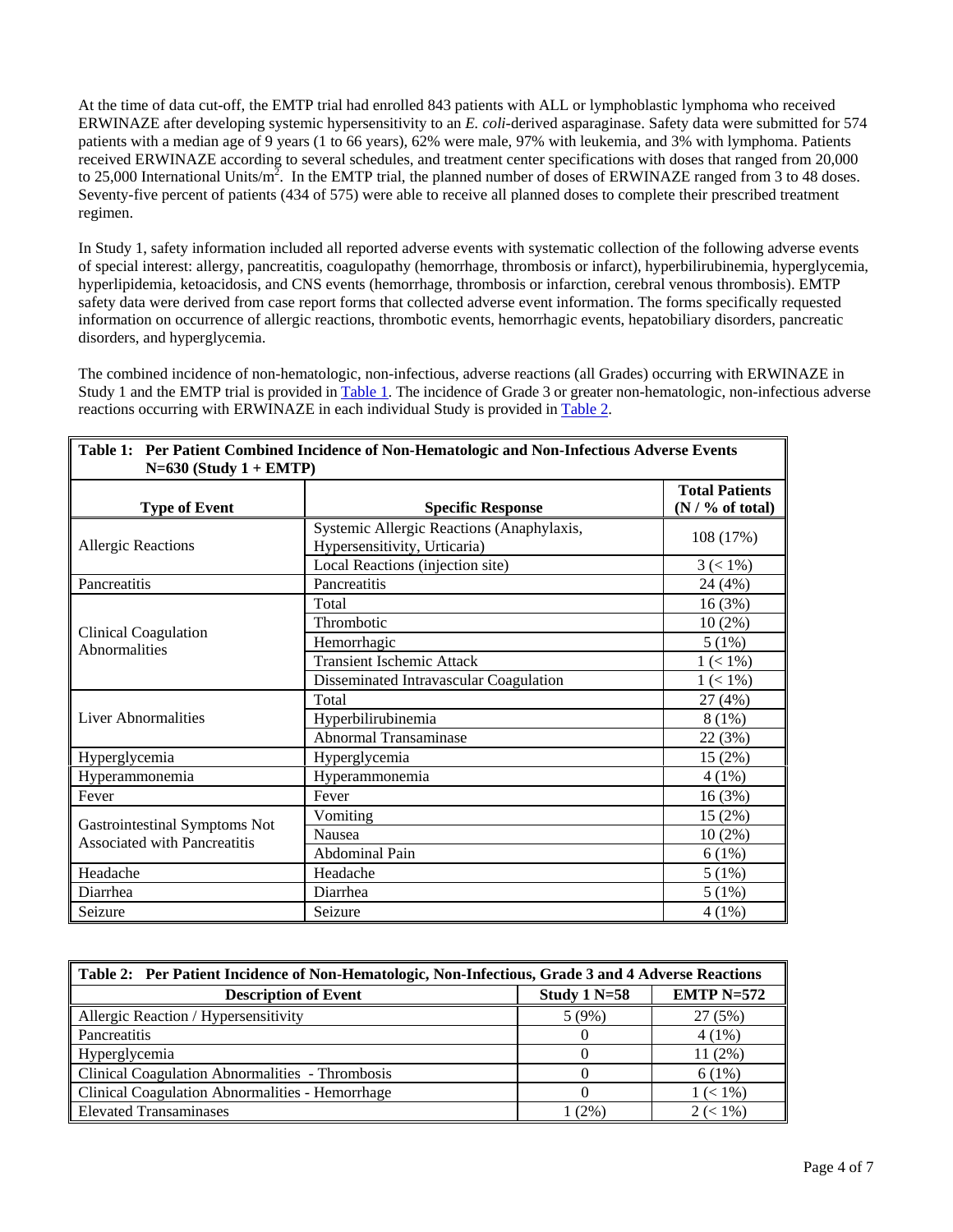# <span id="page-4-0"></span>**6.2 Immunogenicity**

There is a potential for immunogenicity with therapeutic proteins such as ERWINAZE. Immunogenicity assay results are highly dependent on several factors including assay sensitivity and specificity, assay methodology, sample handling, timing of sample collection, concomitant medications, and underlying disease. For these reasons, comparison of incidence of antibodies to ERWINAZE with the incidence of antibodies to other products may be misleading.

There is insufficient information to characterize the incidence of antibodies to ERWINAZE.

### **7 DRUG INTERACTIONS**

No formal drug interaction studies between ERWINAZE and other drugs have been performed.

# **8 USE IN SPECIFIC POPULATIONS**

#### **8.1 Pregnancy**

*Pregnancy category C.* There are no adequate and well-controlled studies of ERWINAZE in pregnant women. Animal reproduction studies have not been conducted with ERWINAZE. It is not known whether ERWINAZE can cause fetal harm when administered to a pregnant woman or can affect reproduction capacity. ERWINAZE should be given to a pregnant woman only if clearly needed.

#### **8.3 Nursing Mothers**

It is not known whether ERWINAZE is secreted in human milk. Because many drugs are secreted in human milk, and because of the potential for serious adverse reactions in nursing infants from ERWINAZE, a decision should be made whether to discontinue nursing or to discontinue the drug, taking into account the importance of the drug to the mother.

### **8.4 Pediatric Use**

*[see Clinical Studies [\(14](#page-5-1))]*

# **8.5 Geriatric Use**

The safety and efficacy of ERWINAZE has not been studied in geriatric patients.

#### **10 OVERDOSAGE**

There are no known cases of overdose with ERWINAZE.

#### **11 DESCRIPTION**

ERWINAZE (asparaginase *Erwinia chrysanthemi*) contains an asparaginase specific enzyme derived from *Erwinia chrysanthemi*. L-asparaginase is a tetrameric enzyme consisting of four identical subunits, each having a molecular weight of about 35 kDa. The activity of ERWINAZE is expressed in terms of International Units.

ERWINAZE is supplied as a sterile, lyophilized, white powder in vials. Each vial contains 10,000 International Units of asparaginase *Erwinia chrysanthemi* and the following inactive ingredients: glucose monohydrate (5.0 mg), sodium chloride (0.5 mg).

# **12 CLINICAL PHARMACOLOGY**

#### **12.1 Mechanism of Action**

Asparaginase *Erwinia chrysanthemi* catalyzes the deamidation of asparagine to aspartic acid and ammonia, resulting in a reduction in circulating levels of asparagine. The mechanism of action of ERWINAZE is thought to be based on the inability of leukemic cells to synthesize asparagine due to lack of asparagine synthetase activity, resulting in cytotoxicity specific for leukemic cells that depend on an exogenous source of the amino acid asparagine for their protein metabolism and survival.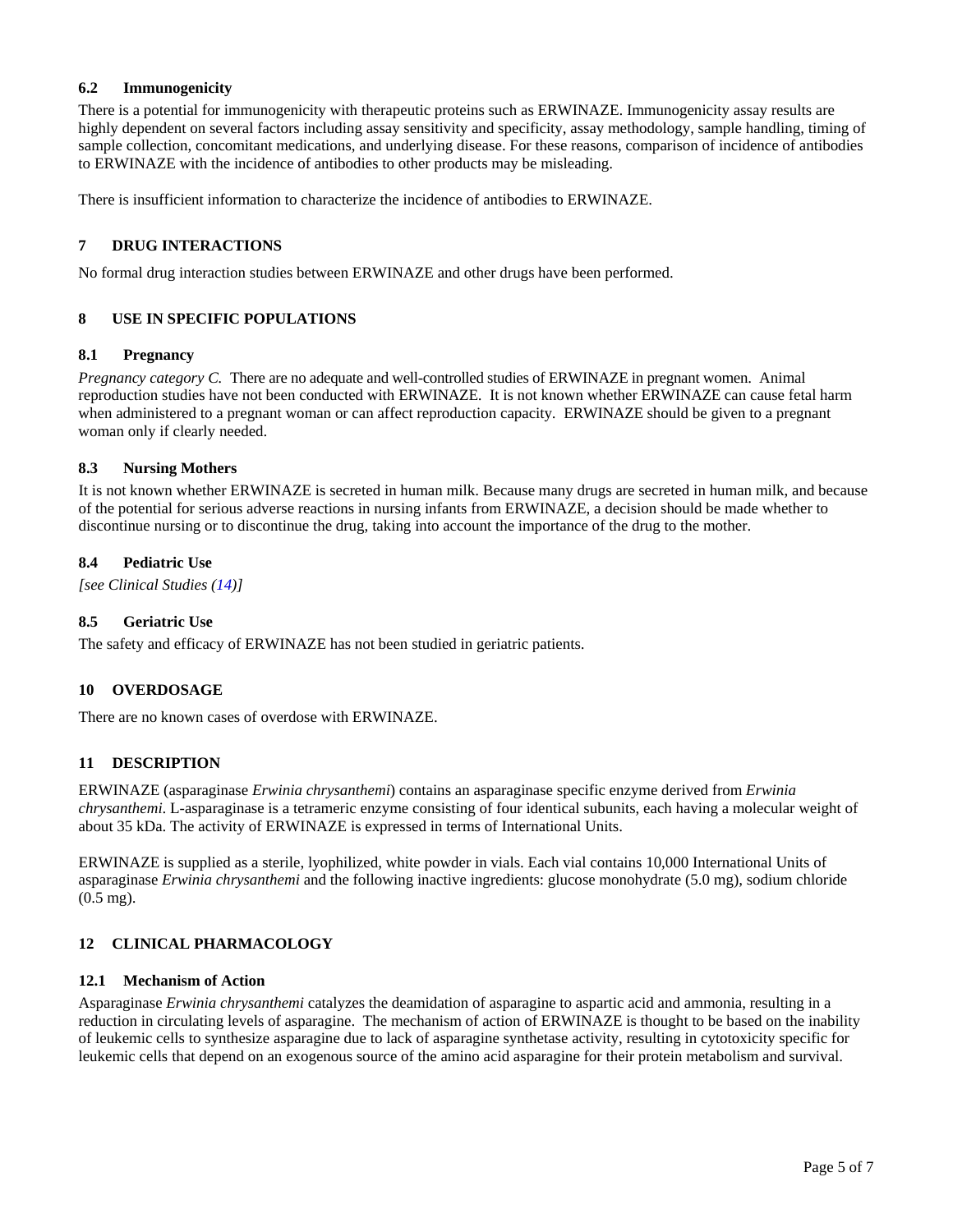# <span id="page-5-3"></span><span id="page-5-0"></span>**12.3 Pharmacokinetics**

The pharmacokinetics of ERWINAZE has not been characterized. The serum trough concentrations of asparaginase *Erwinia chrysanthemi* were determined in 48 ALL patients aged ≥ 2 year to ≤ 18 years enrolled in Study 1 [see *Clinical Studies [\(14](#page-5-1))]*. Following administration of ERWINAZE 25,000 International Units/ $m^2$  intramuscularly on a Monday, Wednesday, and Friday schedule for 6 doses, 100% of patients in course 1 achieved serum trough asparaginase concentrations  $\geq 0.1$  International Units/mL at either 48-hour (n=35) or 72-hour (n=13) post dose 3. Eighty percent (28/35) of those evaluated at 48 hours and 38% (5/13) evaluated at 72 hours had serum asparaginase activity levels > 0.4 International Units/mL *[see Clinical Studies ([14\)](#page-5-1)]*.

# **13 NONCLINICAL TOXICOLOGY**

### **13.1 Carcinogenesis, Mutagenesis, Impairment of Fertility**

No long-term carcinogenicity studies in animals have been performed with asparaginase *Erwinia chrysanthemi*. No studies that assess the mutagenic potential of asparaginase *Erwinia chrysanthemi* have been conducted. No studies that assess the effects of asparaginase *Erwinia chrysanthemi* on fertility have been performed.

# <span id="page-5-1"></span>**14 CLINICAL STUDIES**

The safety and efficacy of ERWINAZE was established in Study 1, a single-arm, multi-center, open-label, safety and clinical pharmacology trial. Additional safety data was obtained in the ERWINAZE Master Treatment Protocol (EMTP), an expanded access program [see *Adverse Reactions [\(6](#page-2-6))]*. Study 1 enrolled patients treated on National Cancer Institute (NCI)-sponsored cooperative group ALL protocols who were unable to continue to receive pegaspargase due to hypersensitivity reactions. The main outcome measure was determination of the proportion of patients who achieved a serum trough asparaginase level greater than or equal to 0.1 International Units/ mL. Serum trough asparaginase activity  $\geq$  0.1 International Units/ mL has been demonstrated to correlate with asparagine depletion (asparagine  $< 0.4$  mcg/mL or 3  $\mu$ M) and to serum levels that predict clinical efficacy. Patients received ERWINAZE 25,000 International Units/ $m^2$  intramuscularly for two weeks (total 6 doses) as a replacement for each scheduled dose of pegaspargase remaining on their original treatment protocol.

Fifty-eight patients were enrolled in Study 1, of these 48 were evaluable for the main outcome measure based on availability of pharmacokinetic samples in course 1. The median age was 10 years (2 to 18 years); 59% were male, 78% were White, 10% were Black/African American, 5% were Asian, and 5% were Hispanic or Latino.

Study 1 met its main outcome measure of demonstrating that greater than 50% of the patients achieved the pre-specified trough asparaginase activity level of  $\geq 0.1$  International Units/ mL at 48 or 72 hours following the third dose. Results for the main outcome measure and for an exploratory analysis using a higher cut-off (trough serum asparaginase activity levels  $\geq 0.4$ ) International Units/mL) are presented in [Table 3](#page-5-2) *[see Clinical Pharmacology [\(12.3\)](#page-5-3)]*.

<span id="page-5-2"></span>

| Table 3: Proportion of Patients in Study 1 with Sustained Asparaginase Activity |                                                                                                     |                                                                                                           |  |  |
|---------------------------------------------------------------------------------|-----------------------------------------------------------------------------------------------------|-----------------------------------------------------------------------------------------------------------|--|--|
| Trough sampling time<br>post Dose 3                                             | <b>Main Outcome</b><br>Proportion $(n/N)$ and 95% CI<br>with asparaginase activity $\geq 0.1$ IU/mL | <b>Exploratory Analysis</b><br>Proportion (n/N) and 95% CI<br>with asparaginase activity $\geq 0.4$ IU/mL |  |  |
| $48$ -hour                                                                      | 100% (35/35)<br>95% CI: 90%, 100%                                                                   | 80% (28/35)<br>95% CI: 64%, 90%                                                                           |  |  |
| $72$ -hour                                                                      | $100\%$ (13/13)<br>95% CI: 77%, 100%                                                                | 38% (5/13)<br>95% CI: 18%, 65%                                                                            |  |  |

# **16 HOW SUPPLIED / STORAGE AND HANDLING**

ERWINAZE is a sterile, white lyophilized powder supplied in a clear 3 mL glass vial. Each carton of ERWINAZE (NDC 57902-249-05) contains 5 vials. Each single vial (NDC 57902-249-01) contains 10,000 International Units of asparaginase *Erwinia chrysanthemi.*